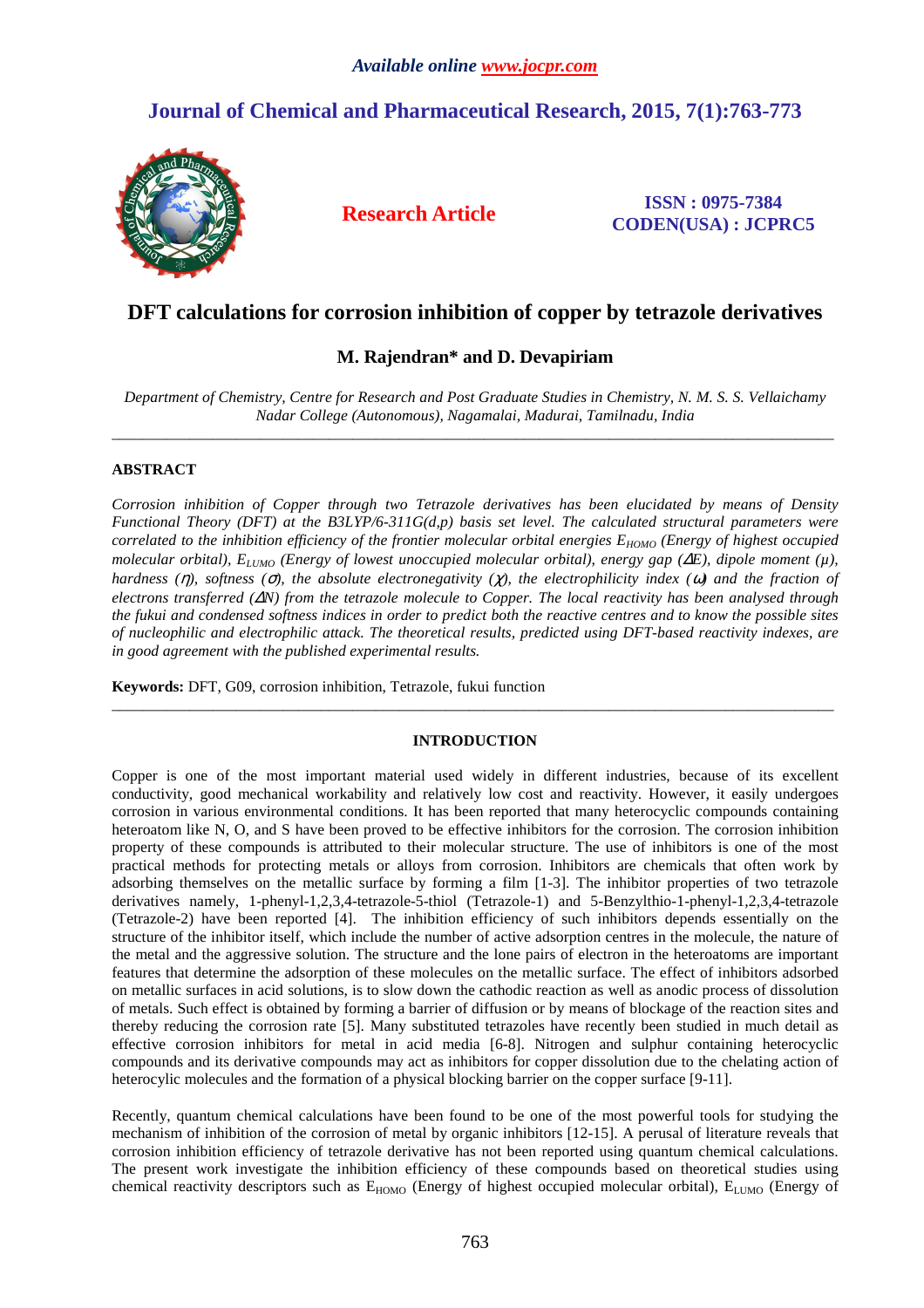lowest unoccupied molecular orbital), energy gap (∆E), dipole moment (µ), hardness (η), softness (σ), the absolute electronegativity  $(\chi)$ , ioniziation potential (I), electron affinity (A) the electrophilicity index (ω), chemical potential (μ),  $\Delta E_{Back-domain}$ , total energy ( $E_{total}$ ) and the fraction of electrons transferred ( $\Delta N$ ) from the tetrazole molecule to Copper. The local reactivity has been analysed by means of the fukui indices, since they indicate the reactive region, in the form of nucleophilic and electrophilic behaviour of each atom in the molecule.

*\_\_\_\_\_\_\_\_\_\_\_\_\_\_\_\_\_\_\_\_\_\_\_\_\_\_\_\_\_\_\_\_\_\_\_\_\_\_\_\_\_\_\_\_\_\_\_\_\_\_\_\_\_\_\_\_\_\_\_\_\_\_\_\_\_\_\_\_\_\_\_\_\_\_\_\_\_\_*

## **2. DFT Calculation**

Density functional theory (DFT) methods were employed to study the inhibition efficiency of tetrazole-1 and tetrazole-2. The DFT is one of the quantum chemical method, used for the evaluation of corrosion inhibitors. It has shown significant promise and appears to be adequate for pointing out the changes in electronic structure responsible for inhibitor action [19]. The energy of the fundamental state of a polyelectronic system by DFT can be expressed as the total electron density, and in fact, use of electron density instead of a wave function for calculating the energy constitutes the fundamental basis of DFT [20]. In the present study calculations were performed using Gaussian 09w program package [16]. Geometry optimizations were conducted by DFT using Becke's three parameter exchange functional (B3) [17], and includes a mixture of HF with DFT exchange terms associated with the gradient correlated correlation functional of Lee, Yang and Parr (LYP) [18] and the 6-311+G(d,p) basis set.

## **RESULTS AND DISCUSSION**

## **3.1. Theoretical calculation**

The quantum chemical calculations have been widely used to study the reaction mechanism and to interpret the experimental result as well as to solve chemical ambiguities [21]. Frontier molecular orbital, HOMO and LUMO were used to predict the adsorption centres of the inhibitor molecule. For the simplest transfer of electron, adsorption should occur at the part of the molecule where the softness, σ, which is a local property, has the highest value. According to Koopman's theorem [22], the energies of the HOMO and LUMO orbitals of the inhibitor molecule are related to the ionization potential, I, and the electron affinity, A, respectively, by the following relationship.

$$
I = -E_{HOMO} \tag{1}
$$

$$
A = -E_{LUMO} \tag{2}
$$

Absolute electromagnetic 
$$
\chi
$$
, and absolute hardness,  $\eta$  of the inhibitor molecule are given [23]  $\chi = I + A/2$  (3)

$$
\eta = I - A/2 \tag{4}
$$

The softness is the inverse of the hardness [23]

$$
\sigma = 1/\eta \tag{5}
$$

Electronegativity, hardness, and softness have proved to be very useful quantities in chemical reactivity theory. When two systems Copper and inhibitor, are brought together, electrons will flow from inhibitor which possesses lower χ to the Copper having highχ, until the chemical potential becomes equal. The number of transferred electron (∆N) was also calculated by using the equation below [22].

$$
\Delta N = \chi_{Cu} - \chi_{inh}/2(\eta_{Cu} + \eta_{inh})
$$
\n(6)

Where  $\chi_{\text{Cu}}$  and  $\chi_{\text{inh}}$  denote the absolute electronegativity of copper and inhibitor molecule, respectively,  $\eta_{\text{Cu}}$  and  $\eta_{\text{inh}}$ denote the absolute hardness of copper and the inhibitor molecule respectively. In this study, we use the theoretical value of  $\chi_{Cu} = 4.98 \text{ eV}$  [24] and  $\eta_{Cu} = 0$  by assuming that for a metallic bulk I = A [25] because they are softer than the neutral metallic atoms.

The fukui function, which measures the sensitivity of a system's chemical potential to an external perturbation a particular site, is defined as [26, 27].

$$
f(r) = (\partial \rho(r) / \partial N)_{v(r)} = (\delta \mu / \delta_v(r))_N
$$
\n(7)

Since the above derivatives are discontinuous, three different types of fukui function have been defined [28-30]. They are as follows: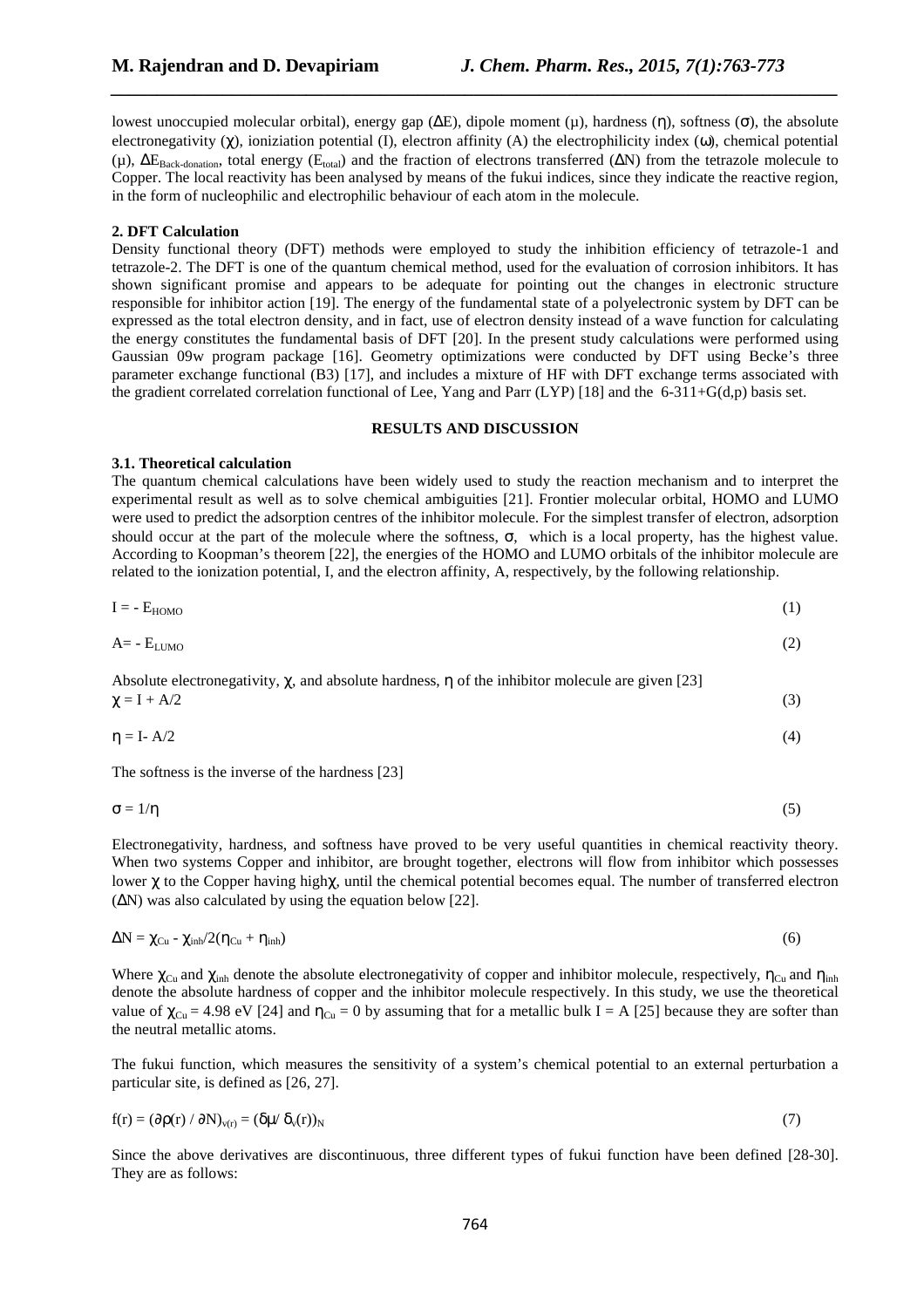for nucleophilic attack

$$
f^{+}(r) = \rho_{N+1}(r) - \rho_{N}(r)
$$
\nfor electric, state

\n
$$
f(r) = \rho_{N}(r) - \rho_{N-1}(r)
$$
\n(8a)

\n(8b)

*\_\_\_\_\_\_\_\_\_\_\_\_\_\_\_\_\_\_\_\_\_\_\_\_\_\_\_\_\_\_\_\_\_\_\_\_\_\_\_\_\_\_\_\_\_\_\_\_\_\_\_\_\_\_\_\_\_\_\_\_\_\_\_\_\_\_\_\_\_\_\_\_\_\_\_\_\_\_*

and for radical attack

$$
f^{0}(r) = (\rho_{N+1}(r) - \rho_{N-1}(r))/2
$$
\n(8c)

Parr et al, [31] introduced the global electrophilicity index (ω) in terms of chemical potential and hardness as

$$
\omega = \mu 2/2\eta \tag{9}
$$

The simple charge transfer model for donation and back-donation of charges proposed recently by Gomez et al., [32] gives the information that the electronic back-donation process might be occurring governing the interaction between the inhibitor molecule and the metal surface. The concept establishes that if both processes occur, namely charge transfer to the molecule and back-donation from the molecule, the energy change is directly related to the hardness of the molecule, as indicated in the following expression.

$$
\Delta E_{\text{Back-domain}} = -\eta/4 \tag{10}
$$

The  $\Delta E_{\text{Back-domain}}$  implies that when  $\eta > 0$  then  $\Delta E_{\text{Back-domain}} < 0$  and the charge transfer to a molecule, followed by back-donation from the molecule is energetically favoured. In this context, hence, it is possible to compare the stabilization among inhibiting molecules, since there will be an interaction with the same metal, then it is expected that it will decrease as the hardness increases.

#### **3.2. Theoretical findings**

The chemical structure of tetrazole-1 and tetrazole-2 are shown in **figure-1** and the optimized molecular structure shown in **figure-2.** The inhibition of copper has been investigated theoretically using tetrazole-1 and tetrazole-2 corrosion inhibitors and the results are presented in table-1. The calculated values of  $E_{HOMO}$ ,  $E_{LUMO}$ , dipole moment and energy gap of the investigated inhibitor obtained from Gaussian 09w using DFT/B3LYP/6-311G(d,p) are given in **table-1.** According to the frontier molecular orbital theory (FMO) of chemical reactivity, transition of electron is due to the interaction between HOMO and LUMO of reacting species [33]. The energy of the highest occupied molecular orbital (E<sub>HOMO</sub>) measures the tendency towards the donation of electron by a molecule. Hence, higher values of E<sub>HOMO</sub> indicate better tendency towards the donation of electron, enhancing the adsorption of the inhibitor on Copper and therefore better inhibition efficiency. E<sub>LUMO</sub> indicates the ability of a molecule to accept electrons. The binding ability of the inhibitor to the metal surface increases with increasing of HOMO and decreasing the LUMO energy values.



**Figure-1: Chemical structure of 1-Phenyl-1,2,3,4-tetrazole-5-thiol (Tetrazole-1) and 5-Benzylthio-1-phenyl-1,2,3,4-tetrazole (Tetrazole-2)**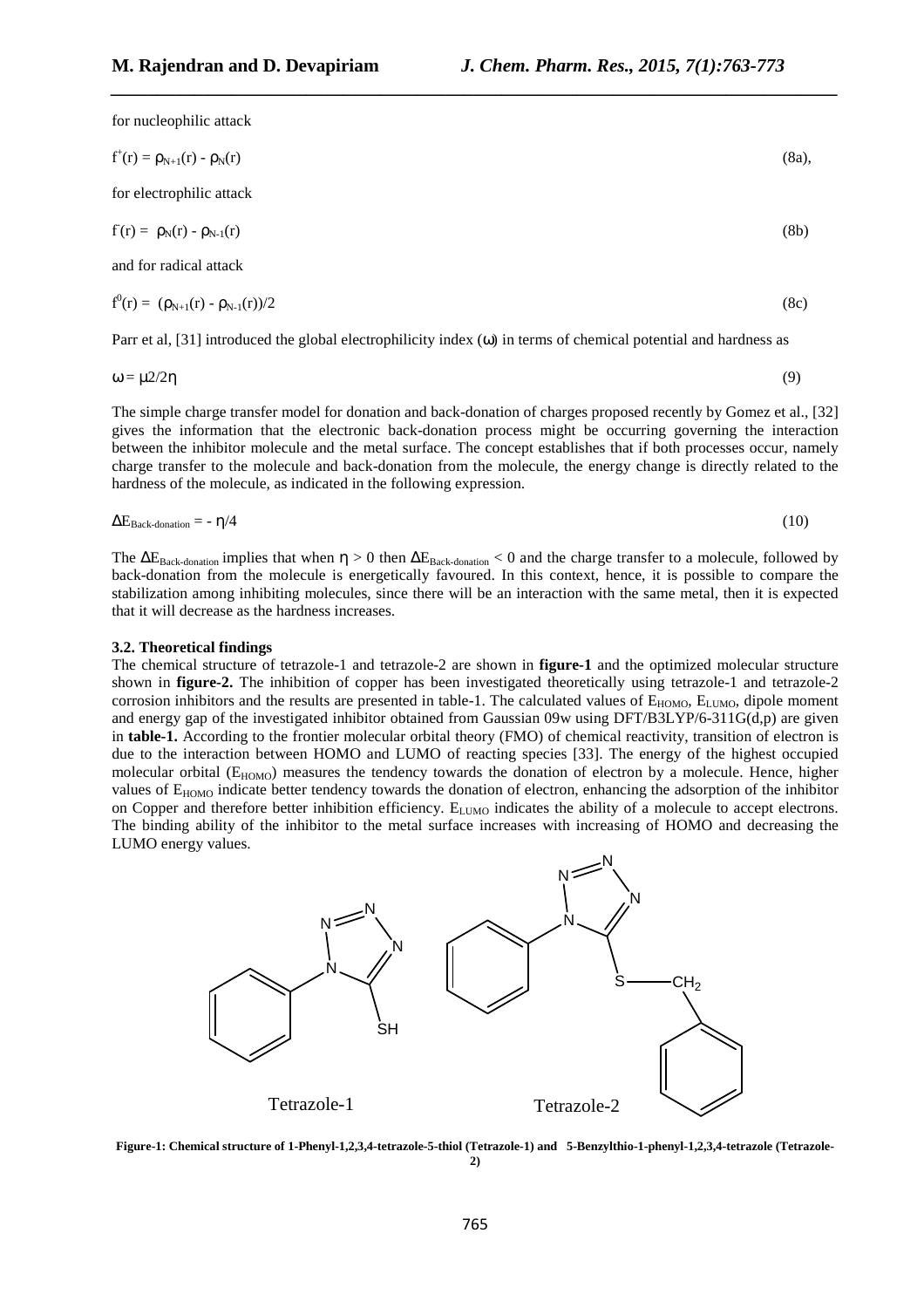

*\_\_\_\_\_\_\_\_\_\_\_\_\_\_\_\_\_\_\_\_\_\_\_\_\_\_\_\_\_\_\_\_\_\_\_\_\_\_\_\_\_\_\_\_\_\_\_\_\_\_\_\_\_\_\_\_\_\_\_\_\_\_\_\_\_\_\_\_\_\_\_\_\_\_\_\_\_\_*

**Figure-2: Optimized molecular structure of Tetrazole-1 (A) and Tetrazole-2 (B) obtained at B3LYP/6-311G(d,p) level** 

The molecule with the highest  $E_{HOMO}$  value often has the highest tendency to donate electrons to appropriate acceptor molecule of low empty molecular orbital energy [34]. The inhibitor not only donate electron to the unoccupied d orbital of the metal ion but can also accept electron from the d-orbital of the metal leading to the formation of a feed back bond. The highest value of  $E_{HOMO}$  -6.4922 eV of tetrazole-1 indicates its better inhibition efficiency than the other inhibitor tetrazole-2.

## **3.3. Frontier molecular orbital (FMO)**

The energy gap between the HOMO and LUMO, (∆E) provide information about the overall reactivity of the molecule. The higher value of ∆E leads to decrease in the inhibition efficiency of the molecule [35]. The lower the values of the ( $\Delta E = E_{HOMO}E_{LIMO}$ ) energy gap the better will be the inhibition efficiency since the energy required to remove an electron from the last occupied orbital will be minimum [36]. In the present investigation ∆E values obtained was follows the order Tetrazole-1 < Tetrazole-2, suggesting that the inhibitor Tetrazole-1 has the highest reactivity and would therefore likely to interact strongly with the metal surface.

#### **3.4. Ionization energy**

The ionization energy is a fundamental descriptor of the chemical reactivity of atoms and molecules. High ionization energy indicates high stability and chemical inertness and small ionization energy indicates high reactivity of the atom and molecules [37]. The low value of ionization energy 6.4922 (eV) of tetrazole-1 indicates that the tetrazole-1 possesses high inhibition efficiency.

#### **3.5. Dipole moment**

The dipole moment  $(\mu$  in Debye) is another important electronic parameter which provides the information on the polarity and the reactivity indicator of the molecule. Literature survey reveals that several irregularities appeared in case of correlation of dipole moment with inhibitor efficiency [38]. The values obtained for tetrazole-1 and tetrazole-2 does not reflect any significant relationship between the dipole moment values and inhibition efficiencies [39].

## **3.6. Electronegativity**

The electronegativity (χ) values displayed in table-1 shows that tetrazole-2 has higher electronegativity value compared to tetrazole-1. Hence, the difference in the electronegativity values between the metal and the inhibitor is in the following order tetrazole-1  $>$  tetrazole-2. According to Sanderson's electronegativity equalization principle [40], tetrazole-2 with a high electronegativity value and lower difference in electronegativity value between the metal and the tetrazole-2 definitely reaches equalization quickly and hence low reactivity is expected which in turn indicates low inhibition efficiency of tetrazole-2.

## **3.7. Hardness and softness**

Absolute hardness  $(\eta)$  and softness  $(\sigma)$  are important properties to measure the molecular stability and reactivity. The obvious property is chemical hardness fundamentally signifies the resistance towards the deformation or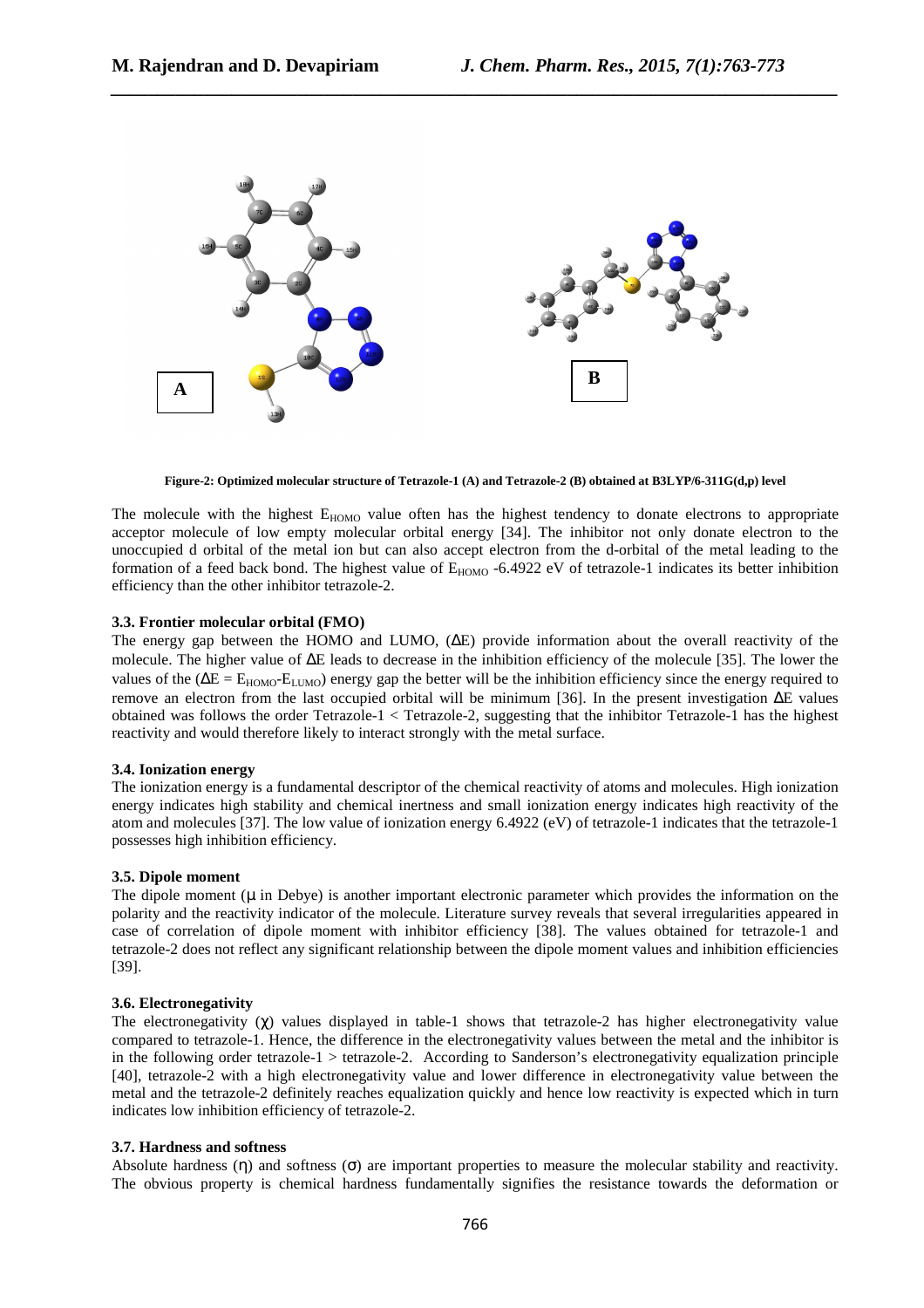polarization of the electron cloud of the atoms, ions or molecules under small perturbation of chemical reaction. A hard molecule has a large energy gap and a soft molecule has a small energy gap [41]. The calculated results of tetrazole-1 with low hardness value  $\eta = 2.54485$  eV compared to that of the tetrazole-2  $\eta = 2.5880$  eV has a low energy gap. In general, the inhibitor with the least value of absolute hardness (that is highest value of absolute softness) is expected to have the highest inhibition efficiency [42]. Tetrazole-1 with the high softness value of 0.39295 eV has the highest inhibition efficiency compared to tetrazole-2 which has lower value of 0.3864 eV **(table-1).** 

*\_\_\_\_\_\_\_\_\_\_\_\_\_\_\_\_\_\_\_\_\_\_\_\_\_\_\_\_\_\_\_\_\_\_\_\_\_\_\_\_\_\_\_\_\_\_\_\_\_\_\_\_\_\_\_\_\_\_\_\_\_\_\_\_\_\_\_\_\_\_\_\_\_\_\_\_\_\_*

#### **3.8. Number of electrons transferred**

The number of electrons transferred (∆N) was calculated and the results are tabulated in **table-2**. If ∆N is less than 3.6, the inhibition efficiency increases due to the increase in the electron-donating ability of the inhibitor to the metal surface [43] and it increases in the following order tetrazole-1 > tetrazole-2. The highest fraction of electron transfer can be correlated to the inhibitor efficiency while the lowest fraction of electron transfers lower inhibition efficiency. In the present study the tetrazole-1 with the highest fraction of electron transfer  $(\Delta N = 0.202890 \text{ eV})$  will exhibit higher inhibition efficiency than the tetrazole-2, which has lower fraction of electron transfer ( $\Delta N = 0.12562$ eV).

#### **3.9. Electrophilic index (**ω**)**

The electrophilic index, ω, shows the ability of the inhibitor molecules to accept electrons. It is a measure of the stabilization in energy after a system accepts additional amount of electron charge from the environment [44]. The electron donating ( $\omega$ ) and electron accepting ( $\omega$ <sup>+</sup>) powers have been defined as [45].

$$
\omega = (3I + A)^2 / 16(I - A)
$$
 (11)

and

$$
\omega^+ = (I + 3A)^2 / 16(I - A)
$$
 (12)

It follows that a larger  $\omega^+$  value corresponds to a better capability of accepting charge, whereas a smaller value of  $\omega$ value of the system makes it a better electron donor. The results obtained shows that tetrazole-1 is found to be the strongest nucleophile than tetrazole-2. In order to compare  $\omega^+$  with  $\omega$ , the following definition of net electrophilicity has been proposed [46].

$$
\Delta\omega^{\pm}=\omega^{\pm}\cdot(-\omega^{\cdot})=\omega^{\pm}+\omega^{\cdot}
$$

that is electron accepting power relative to the electron donating power. The electron donating  $(\omega)$  and electron accepting (ω<sup>+</sup>) powers and net electrophilicity ∆ω<sup>±</sup> of tetrazole-1 and tetrazole-2 are presented in **table-3.** 

**Table-1: Quantum chemical parameters for Tetrazole-1 and Tetrazole-2 calculated using B3LYP/6-311G(d,p)** 

| Parameters                        | Tetrazole-1  | Tetrazole-2   |
|-----------------------------------|--------------|---------------|
| Enthalpy of formation             | -887.6313 au | -1157.9341 au |
| Dipole moment (Debye)             | 4.8086       | 5.1813        |
| HOMO (eV)                         | $-6.4922$    | $-6.9178$     |
| LUMO (eV)                         | $-1.40250$   | $-1.7418$     |
| Ionization Potential (I) eV       | 6.4922       | 6.9178        |
| Electron affinity (A) eV          | 1.40250      | 1.7418        |
| Energy gap $(\Delta E)$           | 5.0897       | 5.1760        |
| Hardness $(\eta)$ eV              | 2.54485      | 2.5880        |
| Global Softness $(\sigma)$ eV     | 0.39295      | 0.3864        |
| Electrophilic index $(\omega)$ eV | 3.06139      | 3.6219        |
| Electronegativity $(\gamma)$ eV   | 3.94735      | 4.3298        |
| Chemical Potential $(\mu)$ eV     | $-3.94735$   | $-4.3298$     |

**Table-2: The number of electron transferred (**∆**N) and** ∆**EBack donation (eV) calculated for inhibitor Tetrazole-1 and Tetrazole-2** 

| Parameters                                          | Tetrazole-1  | Tetrazole-2 |
|-----------------------------------------------------|--------------|-------------|
| Transferred electron fraction $( \Delta N)$<br>(eV) | 0.202890     | 0.12562     |
| $\Delta E_{\rm Back\,donation}$<br>(eV)             | $-0.6362125$ | $-0.6470$   |

In **table-2**, the calculated ∆E<sub>Back-donation</sub> values for the inhibitors are presented. The magnitude of the values shows that ∆EBack-donation for tetrazole-1 higher than tetrazole-2, which indicates that back-donation, is favoured for the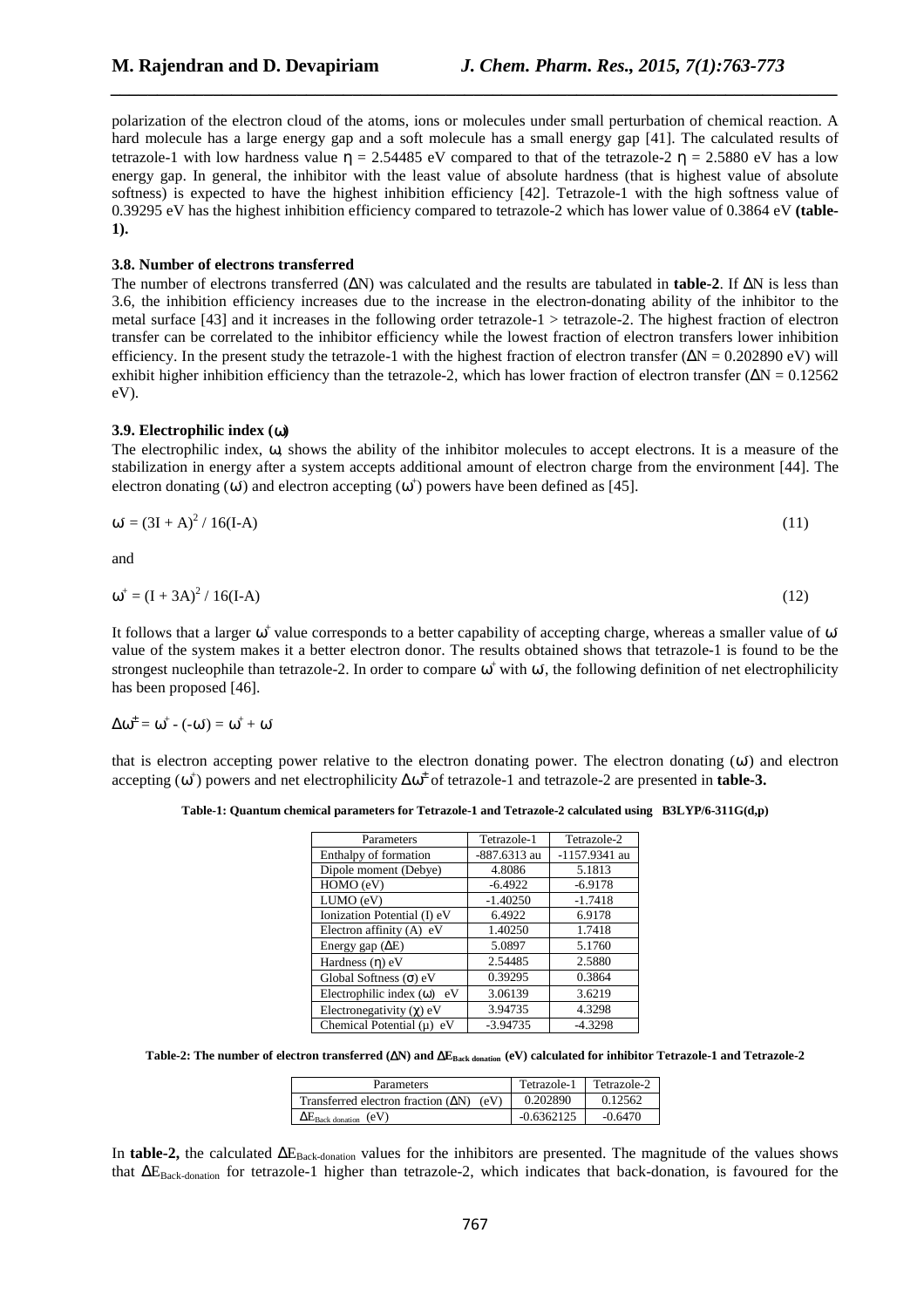tetrazole-1, a characteristic feature of a best inhibitor. The  $\Delta E_{\text{Back-domain}}$  implies that when  $\eta > 0$  and  $\Delta E_{\text{Back-domain}} < 0$ then the charge transfer to a molecule, followed by a back donation from the molecule is energetically favoured [47].

*\_\_\_\_\_\_\_\_\_\_\_\_\_\_\_\_\_\_\_\_\_\_\_\_\_\_\_\_\_\_\_\_\_\_\_\_\_\_\_\_\_\_\_\_\_\_\_\_\_\_\_\_\_\_\_\_\_\_\_\_\_\_\_\_\_\_\_\_\_\_\_\_\_\_\_\_\_\_*

## **3.10. Local reactivity**

The condensed fukui functions and allow us to distinguish each part of the molecule on the basis of its distinct chemical behaviour due to the different substituent functional groups. The condensed dual descriptor has been defined as  $f^{(2)}(r)_k = f^+_{k} - f_k$  [48]. From the interpretation given to the fukui function, one can note that the sign of the dual descriptor is very important to characterize the reactivity of a site within a molecule toward a nucleophilic or an electrophilic attack. That is, if  $f^{(2)}(r)_k > 0$ , then the site is favoured for a nucleophilic attack, whereas if  $f^{(2)}(r)_k < 0$ , then the site may be favoured for an electrophilic attack [49,50].

The calculated values of f<sup>+</sup> and f for tetrazole-1 and tetrazole-2 are presented in **table-4 and table-5** respectively. In this study a large negative value of the condensed dual descriptor  $\hat{f}^{(2)}(r)$  over S1, implies that this will be preferred site for the electrophilic attack. The density functional predicts that C10 will be preferred site of nucleophilic attack for tetrazole-1. Similarly, S1 will be the preferred site of electrophilic attack and C16 will be the preferred site of nucleophilic attack.

#### **Table-3: Electron donating (**ω**-) and electron accepting (**ω**+) powers and net electrophilicity (**∆ω **± ) of Tetrazole-1 and Tetrazole-2 calculated with the B3LYP density functional and the 6-311G(d,p) basis set**

| Property                      | Tetrazole-1 | Tetrazole-2 |  |
|-------------------------------|-------------|-------------|--|
| (eV)<br>∞                     | 4.01145     | 4.3644      |  |
| (eV)<br>$\omega$              | 1.40582     | 1.78054     |  |
| $\Delta \omega^{\pm}$<br>(eV) | 5.417274    | 6.14494     |  |

**Figure-3: Frontier molecular orbitals (FMO) of Tetrazole-1 and Tetrazole-2 molecules calculated at B3LYP/6-311+G(d,p) level of theory** 

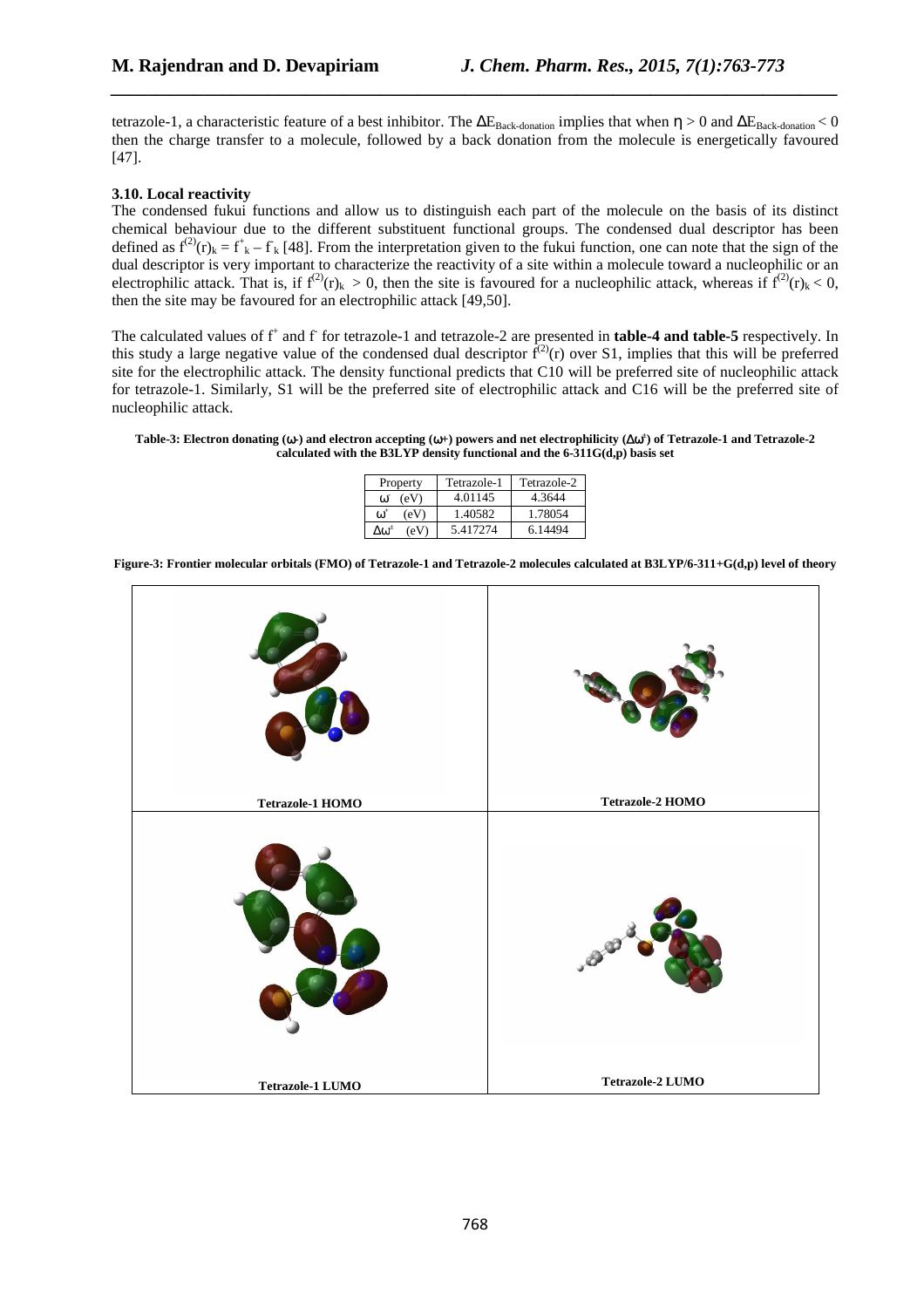Table-4: Electrophilic f and nucleophilic f $^*$  condensed fukui functions and f<sup>(2)</sup>(r) over the atoms of the Tetrazole-1 molecule calculated **with Calculation B3LYP density functional and 6-311G (d,p) basis set** 

*\_\_\_\_\_\_\_\_\_\_\_\_\_\_\_\_\_\_\_\_\_\_\_\_\_\_\_\_\_\_\_\_\_\_\_\_\_\_\_\_\_\_\_\_\_\_\_\_\_\_\_\_\_\_\_\_\_\_\_\_\_\_\_\_\_\_\_\_\_\_\_\_\_\_\_\_\_\_*

| Atoms          |   | $f^+$     | f         | f <sup>(2)</sup><br>(r) | f°         |
|----------------|---|-----------|-----------|-------------------------|------------|
| 1              | S | 0.18548   | 0.24871   | $-0.0632$               | 0.217098   |
| $\overline{c}$ | C | 0.14033   | $-0.0486$ | 0.18893                 | 0.045862   |
| 3              | C | 0.06102   | $-0.0038$ | 0.06489                 | 0.028573   |
| 4              | C | 0.12266   | 0.01874   | 0.10392                 | 0.070696   |
| 5              | C | 0.04498   | 0.00898   | 0.036                   | 0.026982   |
| 6              | C | 0.02857   | 0.01327   | 0.0153                  | 0.020921   |
| 7              | C | 0.18861   | 0.01181   | 0.17681                 | 0.100211   |
| 8              | N | $-0.0693$ | $-0.0367$ | $-0.0325$               | $-0.05304$ |
| 9              | N | 0.10948   | $-0.0270$ | 0.13653                 | 0.041215   |
| 10             | C | 0.21829   | $-0.0339$ | 0.25219                 | 0.092192   |
| 11             | N | 0.11858   | 0.07462   | 0.04396                 | 0.096601   |
| 12             | N | 0.03732   | 0.02804   | 0.00929                 | 0.03268    |
| 13             | Н | 0.05405   | 0.05635   | $-0.0023$               | 0.055199   |
| 14             | Н | 0.06563   | 0.04469   | 0.02093                 | 0.055161   |
| 15             | н | 0.0623    | 0.05729   | 0.00501                 | 0.059792   |
| 16             | н | 0.09435   | 0.07532   | 0.01903                 | 0.08483    |
| 17             | н | 0.09439   | 0.07584   | 0.01855                 | 0.085112   |
| 18             | н | 0.10471   | 0.08347   | 0.02124                 | 0.094094   |

Table-5: Electrophilic  $f$  and nucleophilic  $f^*$  condensed fukui functions and  $f^{(2)}(r)$  over the atoms of the Tetrazole-2 molecule calculated **with Calculation B3LYP density functional and 6-311G (d,p) basis set** 

| Atoms                   |                | $f^+$      | f          | $\overline{\mathbf{f}}^{(2)}(\mathbf{r})$ | $f^0$      |
|-------------------------|----------------|------------|------------|-------------------------------------------|------------|
| 1                       | $\overline{C}$ | 0.0078     | 0.01889    | $-0.01109$                                | 0.026696   |
| $\overline{c}$          | $\overline{C}$ | 0.09403    | 0.01825    | 0.07578                                   | 0.112287   |
| $\overline{\mathbf{3}}$ | $\overline{C}$ | 0.07484    | $-0.0031$  | 0.07793                                   | 0.07174    |
| $\overline{4}$          | $\overline{C}$ | 0.07423    | 0.01967    | 0.05456                                   | 0.093901   |
| 5                       | $\overline{C}$ | 0.03183    | $-0.08326$ | 0.11509                                   | $-0.05142$ |
| 6                       | $\overline{C}$ | $-0.00172$ | $-0.00719$ | 0.00547                                   | $-0.00891$ |
| $\overline{7}$          | S              | 0.14753    | 0.24851    | $-0.10098$                                | 0.396041   |
| 8                       | $\overline{C}$ | 0.07388    | $-0.08137$ | 0.15525                                   | $-0.00748$ |
| $\overline{9}$          | $\overline{C}$ | 0.00953    | $-0.02487$ | 0.0344                                    | $-0.01535$ |
| 10                      | $\overline{C}$ | 0.0994     | 0.01222    | 0.08719                                   | 0.111621   |
| 11                      | $\overline{C}$ | 0.06077    | 0.0178     | 0.04297                                   | 0.078574   |
| 12                      | $\overline{C}$ | 0.01678    | 0.0229     | $-0.00611$                                | 0.03968    |
| 13                      | C              | 0.15628    | 0.01818    | 0.1381                                    | 0.174451   |
| 14                      | $\overline{N}$ | $-0.03477$ | $-0.01409$ | $-0.02067$                                | $-0.04886$ |
| 15                      | N              | 0.08331    | 0.01501    | 0.0683                                    | 0.098317   |
| 16                      | $\overline{C}$ | 0.09905    | $-0.06687$ | 0.16592                                   | 0.032181   |
| 17                      | N              | 0.07997    | 0.05394    | 0.02603                                   | 0.133912   |
| 18                      | N              | 0.02029    | 0.01503    | 0.00526                                   | 0.035315   |
| 19                      | C              | 0.01988    | $-0.04445$ | 0.06433                                   | $-0.02457$ |
| 20                      | H              | 0.05355    | 0.0528     | 0.00075                                   | 0.10635    |
| 21                      | H              | 0.05853    | 0.05229    | 0.00624                                   | 0.110824   |
| 22                      | H              | 0.03796    | 0.03645    | 0.0015                                    | 0.074409   |
| 23                      | H              | 0.05404    | 0.05159    | 0.00244                                   | 0.10563    |
| 24                      | H              | 0.03606    | 0.0357     | 0.00036                                   | 0.071753   |
| 25                      | H              | 0.04401    | 0.01726    | 0.02675                                   | 0.061274   |
| 26                      | H              | 0.05734    | 0.03607    | 0.02127                                   | 0.093405   |
| $27\,$                  | H              | 0.06918    | 0.04701    | 0.02217                                   | 0.116191   |
| 28                      | H              | 0.07351    | 0.05186    | 0.02165                                   | 0.125365   |
| 29                      | H              | 0.07941    | 0.0555     | 0.02391                                   | 0.134905   |
| 30                      | H              | 0.05781    | 0.06953    | $-0.01172$                                | 0.127338   |
| 31                      | H              | 0.04528    | 0.07521    | $-0.02993$                                | 0.120484   |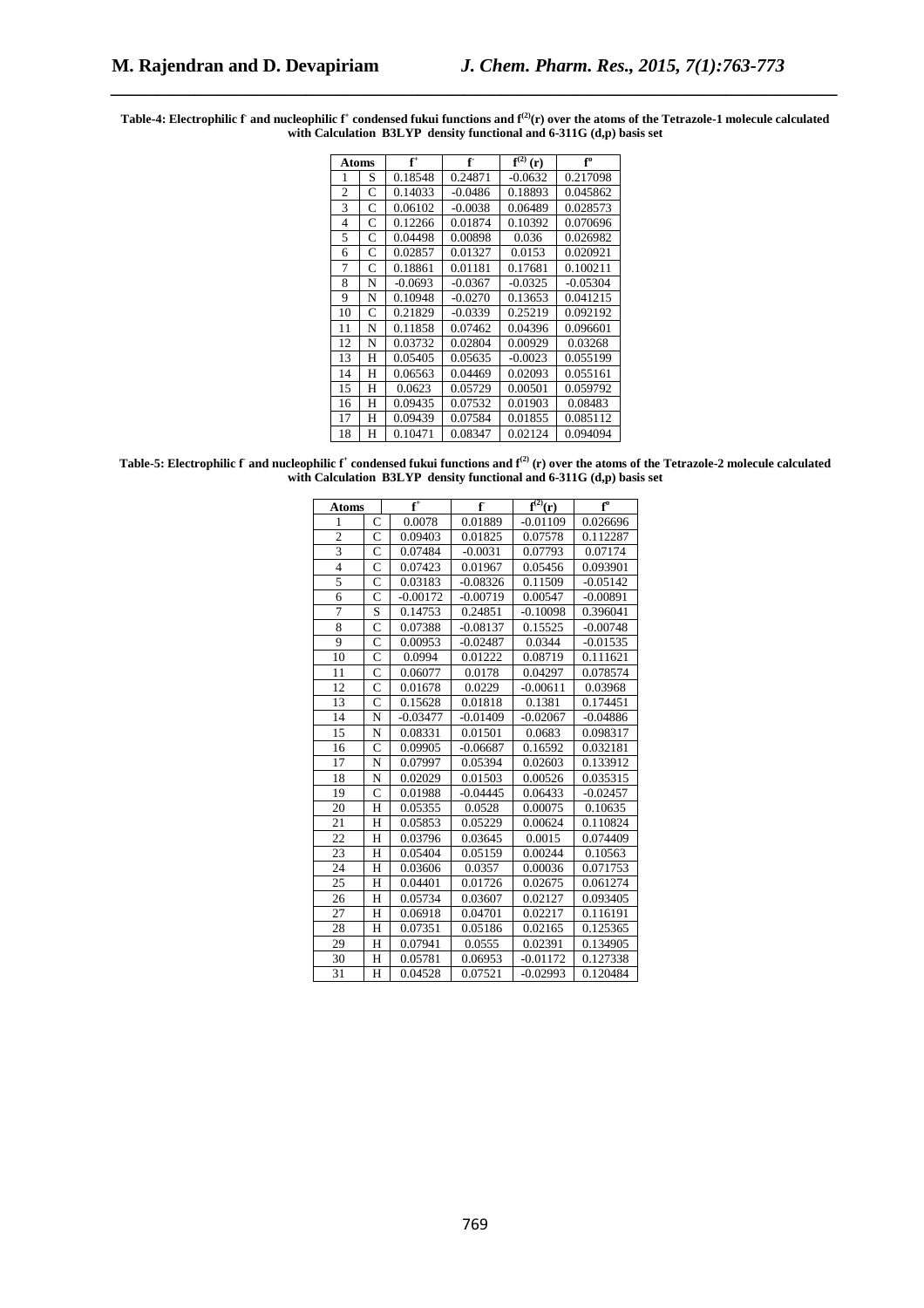|                      | Tetrazole-1 | Tetrazole-2 |
|----------------------|-------------|-------------|
| $\boldsymbol{\rm A}$ |             |             |
| $\, {\bf B}$         |             |             |
| $\mathbf C$          |             |             |

**Figure-4: ESP maps for the optimized Tetrazole-1 and Tetrazole-2 neutral N (A), N-1 (B) and N+1(C)** 

*\_\_\_\_\_\_\_\_\_\_\_\_\_\_\_\_\_\_\_\_\_\_\_\_\_\_\_\_\_\_\_\_\_\_\_\_\_\_\_\_\_\_\_\_\_\_\_\_\_\_\_\_\_\_\_\_\_\_\_\_\_\_\_\_\_\_\_\_\_\_\_\_\_\_\_\_\_\_*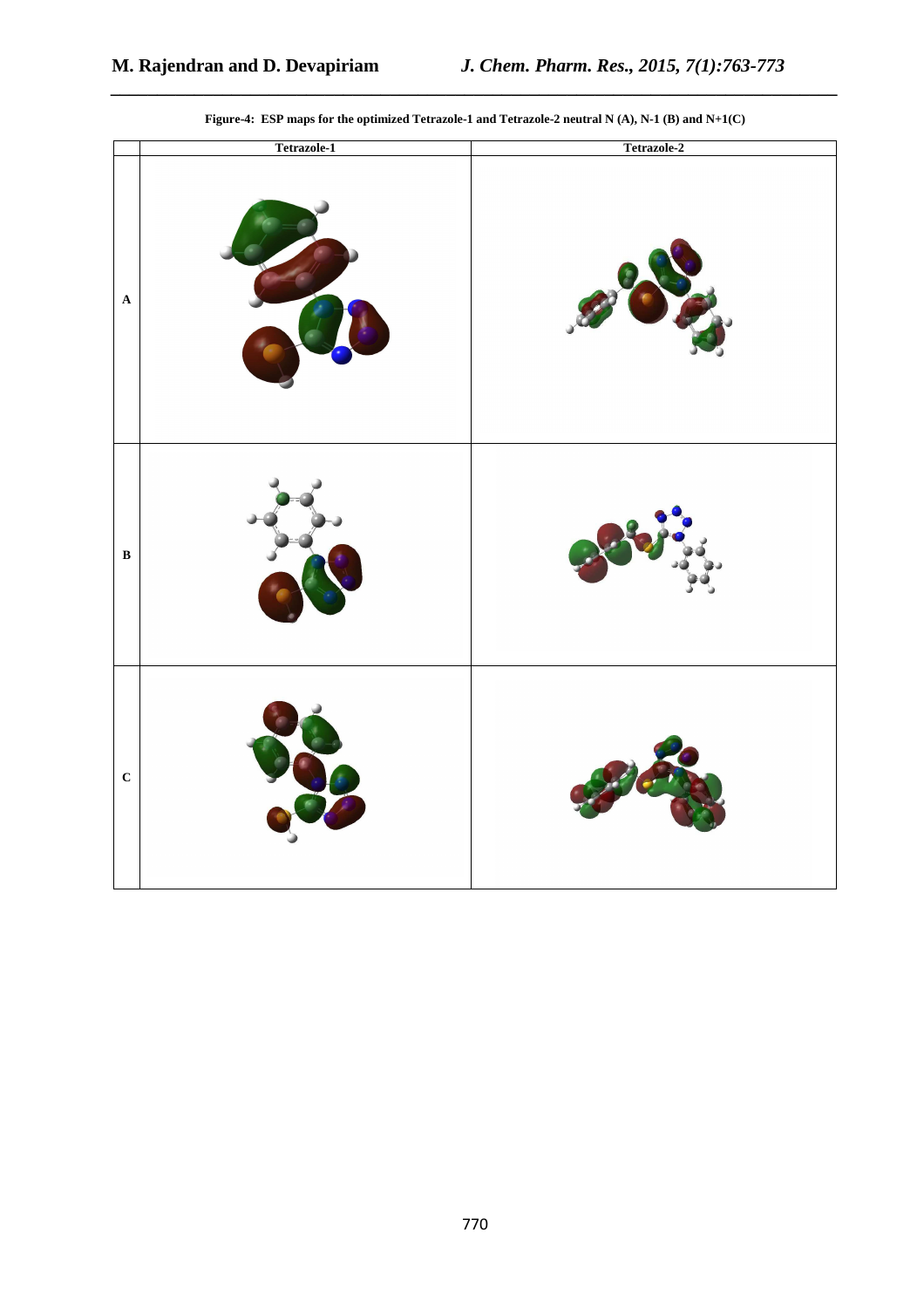

**Figure-5: Isosurface map for the highest occupied molecular orbital (HOMO) density squared with contour value of 0.02 of the optimized conformer of neutral (A) and positively charged (B) and negatively charged (C) Tetrazole-1 and Tetrazole-2** 

*\_\_\_\_\_\_\_\_\_\_\_\_\_\_\_\_\_\_\_\_\_\_\_\_\_\_\_\_\_\_\_\_\_\_\_\_\_\_\_\_\_\_\_\_\_\_\_\_\_\_\_\_\_\_\_\_\_\_\_\_\_\_\_\_\_\_\_\_\_\_\_\_\_\_\_\_\_\_*

The HOMO and LUMO orbitals of tetrazole-1 and tetrazole-2 are presented in **figure-3.** The information obtained from the HOMO and LUMO orbitals are consistent with the findings obtained from the fukui function. The nucleophilic fukui function and electrophilic fukui function of tetrazole-1 and tetrazole-2 are in correlated with ESP **(figure-4)** and contour maps **(figure-5).**

## **CONCLUSION**

Quantum chemical calculations, using the DFT, have been performed on tetrazole derivatives, tetrazole-1 and tetrazole-2 to investigate their geometric and electronic properties in an attempt to elucidate the reactivity and selectivity centres of the compounds. The inhibition efficiency of tetrazole-1 was found to be higher than tetrazole-2. Fukui function shows the nucleophilic and electrophilic attacking sites of the inhibitor tetrazole-1 and tetrazole-2.

## **REFERENCES**

[1] EA Noor; *J. Eng. Appl. Sci*., **2008**, 3, 23-30

[2] EE Ebenso; NO Eddy; AO Odongenyi, *Afri. J. Pure Appl. Chem*., **2008**, 4, 107-115

[3] EE Oguzie, *Pigment Resin Technol*., **2006,** 35, 334 -340

[4] AS Abdul-Nabi; EQ Jasim, *Int. J. Eng. Research*, **2014**, 3, 613-620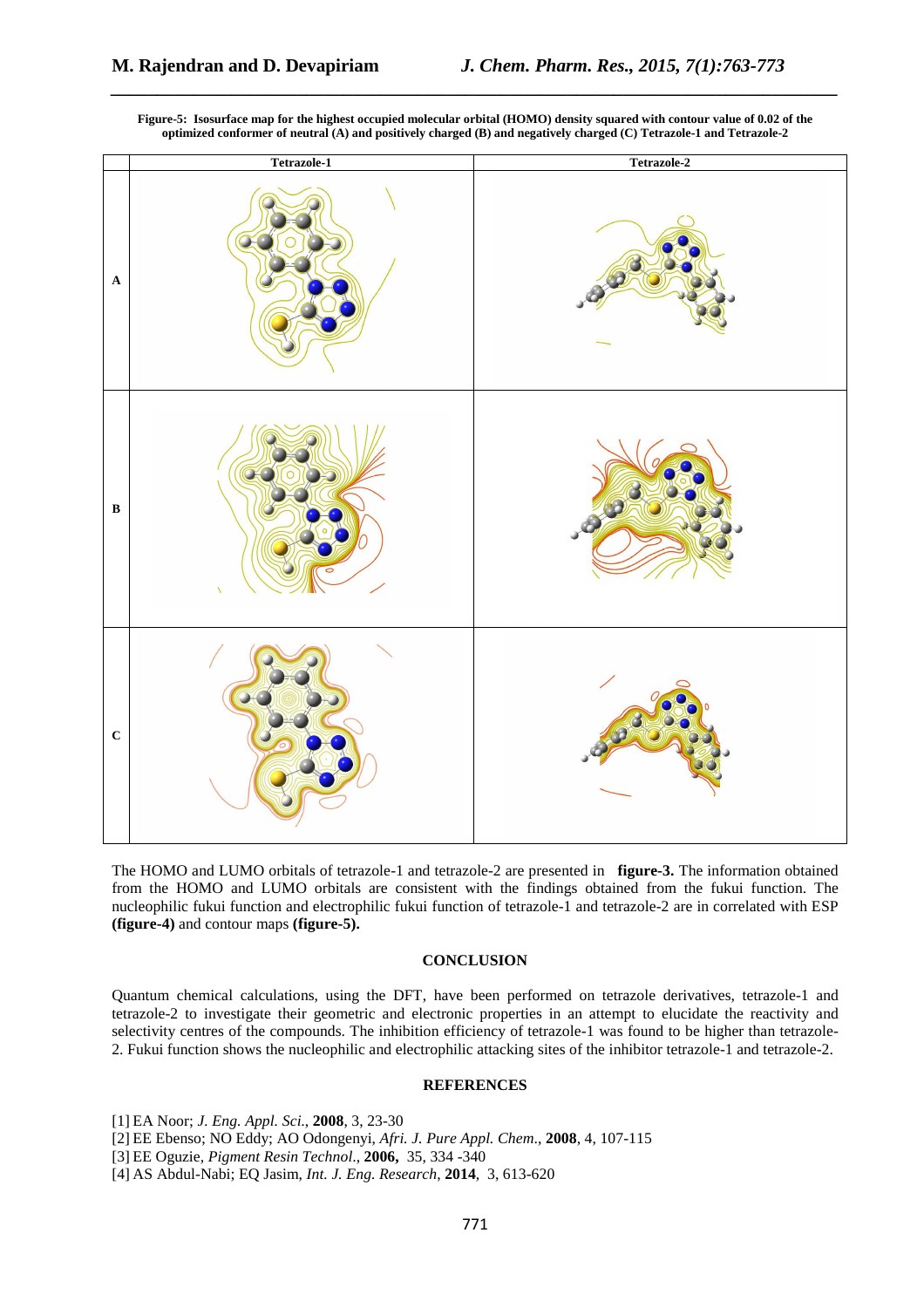[5]JL Mora-Mendoza; JG Chacon-Nava; G. Navala-Obivares; MA Gonzalez-Nunez & S. Turgoose, *Corros. Eng*., **2002**, 58, 608-619 [6] Y Ahmed; AAH Kadhum; AB Mohamad; MS Takriff, *Corros. Sci*., **2010**, 52, 3331-3340 [7] EM Sherif; RM Erasmus; JD Comins, *J. Colloid Interface Sci.,* **2007**, 311, 144-151 [8] KF Khaled; SA Fadl-Allah; B Hammouti, *Mater. Chem. Phys*., **2009**, 117, 148 -155 [9] Gy Vastag; E Szocs; A Shaban; E Kalman, *Pure Appl. Chem.*, **2001**, 73, 1861-1869 [10]M Itoch; H Nishihara; K Aramaki, *J. Electrochem. Soc*., **1994**, 141, 2018-2033 [11]Y Yamamoto; H Nishihara; K Aramaki, *J. Electrochem. Soc.,* **1993,** 140, 432-436 [12]I Lukovitis; I Bako; A Shaban; E Kalman, *Electrochem. Acta*, **1998**, 43**,** 131-136 [13]T Arslan; F Kandemirli; EE Ebenso; II Love; H Alemu, *Corrosion Sci*, **2008**, 51, 35 [14]SL Li; YG Wang; SH Chen; R Yu; SB Lei; HY Ma; DX Liu, *Corrosion Sci.,* **1999**, 41, 1769-1782 [15]L Vera; MGYP Ortega-Luoni, *Chilean Chem. Soc*., **2006**, 51, 1034-1035 [16]Gaussian 09, M. J. Frisch, G. W. Trucks, H. B. Schlegel, G. E. Scuseria, M. A. Robb, J. R. Cheeseman, G. Scalmani, V. Barone, B. Mennucci, G. A. Petersson, H. Nakatsuji, M. Caricato, X. Li, H. P. Hratchian, A. F. Izmaylov, J. Bloino, G. Zheng, J. L. Sonnenberg, M. Hada, M. Ehara, K. Toyota, R. Fukuda, J. Hasegawa, M. Ishida, T. Nakajima, Y. Honda, O. Kitao, H. Nakai, T. Vreven, J. A. Montgomery, Jr., J. E. Peralta, F. Ogliaro, M. Bearpark, J. J. Heyd, E. Brothers, K. N. Kudin, V. N. Staroverov, R. Kobayashi, J. Normand, K. Raghavachari, A. Rendell, J. C. Burant, S. S. Iyengar, J. Tomasi, M. Cossi, N. Rega, J. M. Millam, M. Klene, J. E. Knox, J. B. Cross, V. Bakken, C. Adamo, J. Jaramillo, R. Gomperts, R. E. Stratmann, O. Yazyev, A. J.Austin, R. Cammi, C. Pomelli, J. W. Ochterski, R. L. Martin, K. Morokuma, V. G. Zakrzewski, G. A. Voth, P. Salvador, J. J. Dannenberg, S. Dapprich, A. D. Daniels, Ö. Farkas, J. B. Foresman, J. V. Ortiz, J. Cioslowski and A. D. J. Fox, Gaussian, Inc., Wallingford, **2009**, p. 09

*\_\_\_\_\_\_\_\_\_\_\_\_\_\_\_\_\_\_\_\_\_\_\_\_\_\_\_\_\_\_\_\_\_\_\_\_\_\_\_\_\_\_\_\_\_\_\_\_\_\_\_\_\_\_\_\_\_\_\_\_\_\_\_\_\_\_\_\_\_\_\_\_\_\_\_\_\_\_*

[17]AD Becke, *Physical Review A*, **1998,** 38, 3098-3100

[18]C Lee; W Yang; RG Parr, *Physical Review B,* **1988**, 37**,** 785-789

[19]P Udhayakala; TV Rajendiran; S Gunasekaran, *J. Adv. Sci, Res*., **2012**, 67, 1655-1814

[20]A Zarrouk; I Warad; B Hammouti; A Dafalil; SS Al-Deyab; N Benchat, *Int. J. Electrochem. Sci.,* **2010**, 5, 1516-1526

[21]A Zarrouk; H Zarrok; R Salghi; B Hammoutil; SS Al-Deyab; R Touzani; M Bouachrine; I Wrad; TB Hadda, *Int. J. Electrochem. Sci*., **2012**, 7, 6353-6364

[22]RG Pearson, "Absolute Electronegativity and Hardness: Application to Inorganic Chemistry," Inorganic Chemis- try, 1988, 27, 734 -740

[23] RG Parr; RG Pearson, *J. Am. Chem. Soc.,* **1983**, 105, 7512-7516

[24]EG Demissie; SB Kassa; G W Woyessa, *Int. J. Sci and Eng. Res*., **2014**, 5, 304-310

- [25]MJS Dewar; W Thiel, *J. Am. Chem. Soc.,* **1977**, 99, 4899-4907
- [26]RG Parr; W Yang, *J. Am. Chem. Soc*., **1984**, 106, 4049-4050
- [27]K Fukui, *Science,* **1987,** 218, 747-754
- [28]W Yang; WJ Mortier, *J.Am.Chem. Soc*., **1986,** 108, 5708-5711
- [29]C Lee; W Yang; RG Parr, *J. Mol. Struct. (Theochem),* **1988**, 163, 305-313

[30]J Cioslowski; M Martinov; ST Mixon, *J. Phys. Chem*., **1993,** 97, 10948-10951

[31]RG. Parr; LV Szentpaly; S Liu*, J. Am. Chem. Soc*., **1999,** 121, 1922-1924

[32]B Gomez; NV Likhanova; MA Dominguez-Aguilar; R Martinez-palou; AVela, J Gazquez, *J. Phy. Chem. B*, **2006**, 110, 8928-8934.

[33]P Udhayakalal TV Rajendiran; SJ Gunasekaran, *Adv. Sci. Res*., **2012**, 3, 67-74

- [34] G Gece; S Bilgic, *Corros. Sci.,* **2009**, 51, 1876-1878
- [35]MK Awad; MR Mustafa; MM Abo Elnga, *J. Mol. Struct. (Theochem),* **2010**, 959, 66-74
- [36]CO Akalezi; CK Enenebaku; EE Oguize, *Int. J. of Indus. Chem*., **2012**, 3, 13-25
- [37]T Chakraborty; DC Ghosh, *Mol. Phy*., **2010,** 108, 2018-2092
- [38]G Gece, *Corros. Sci*., **2008,** 50, 2981-29992.
- [39]X Li; S Deng; H Fu; T. Li, *Electrochim. Acta*, **2009,** 54, 4089-4098
- [40]P Geerlings; FD Profit, *Int. J. Mol. Sci*., **2002**, 3, 276-309
- [41]NO Obi-Egbedi; IB Obot; MI El-Khaiary; SA Umoren; EE Ebenso, *Int. J. Electrochem. Sci.*, **2011**, 6, 5649- 5675
- [42]EE Ebenso; DA Isabirye; NO Eddy, *Int. J. Mol. Sci*., 2010, 11, 2473 -2498
- [43]I Lukovits; E Kalman; F Zucchi, *Corrosion,* **2001**, 57**,** 3-8
- [44]S Liu, *J. Chem. Sci*., , **2005**, 117, 477-483
- [45]JL Gazquez; A Cedillo; A Vela, *J. Phys. Chem. A*, **2007**, 111,1966-1970.
- [46]PK Chattaraj; A Chakraborty; S Giri, *J. Phy. Chem. A*., **2009**, 113**,** 10068-10074
- [47]P Udhayakala; TV Rajendiran; S Gunasekaran, *J. Chem. Bio. Phy. Sci. Sec. A*, **2012**, 2, 1151-1165
- [48]C Morell; A Grand; A Toro-Labbe, *Chem. Phys. Lett.,* **2006**, 425, 342-346
- [49]J Gazquez, *J. Phys. Chem. A,* **1997**, 101**,** 4657-4659